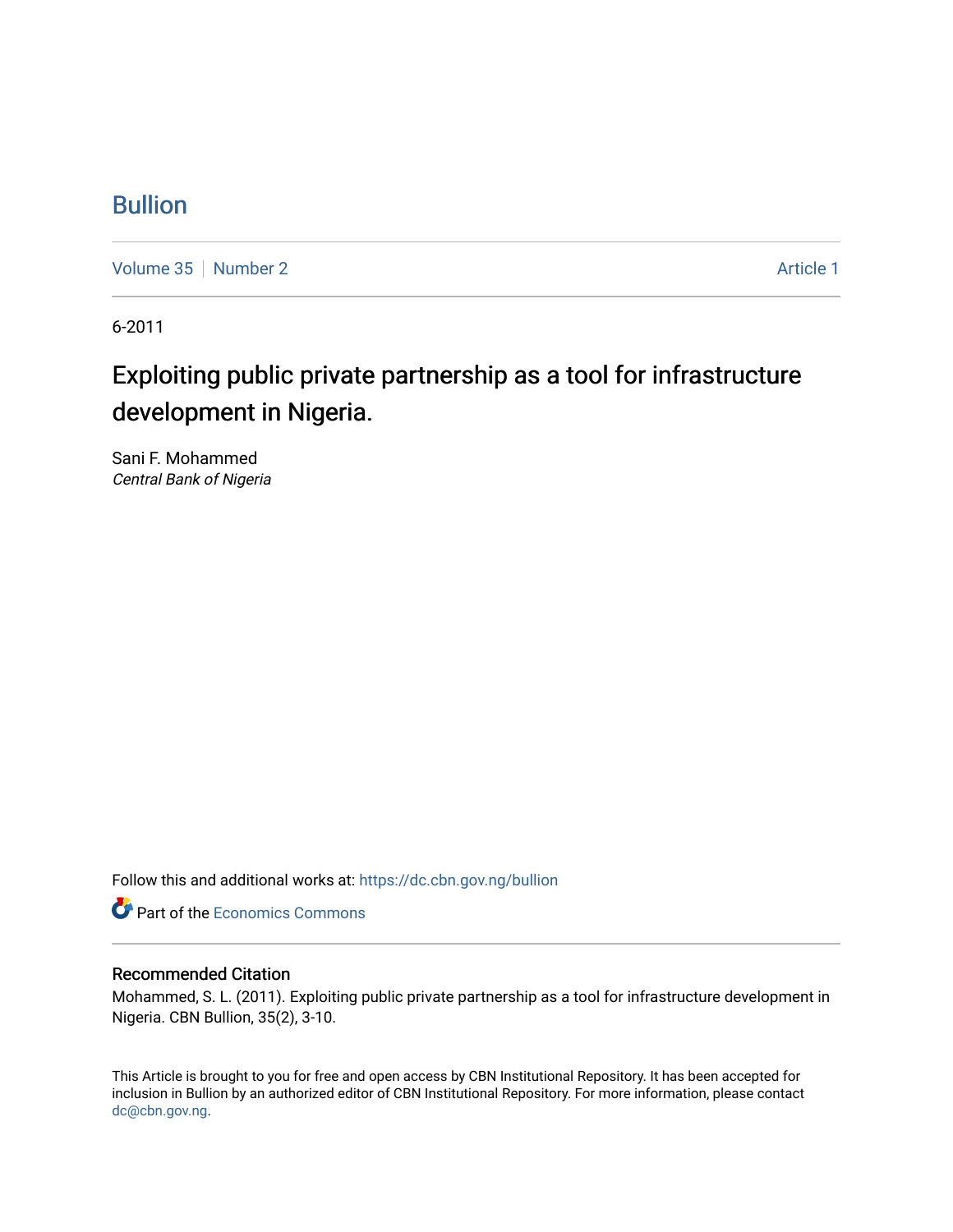# **EXPLOITING PUBLIC-PRIVATE PARTNERSHIP** AS A TOOL FOR INFRASTRUCTURE **DEVELOPMENT IN NIGERIA\***

# **AUTHORS**



**SANI F. MOHAMMED** 

Assistant Director, Development Finance Department Central Bank Of Nigeria

#### Introduction  $1.0$

nfrastructure is generally defined to encompass those physical structures that facilitate the production of goods and services, without themselves being part of the production process (Yoshino & Nakahigashi 2000). It includes those components of the internal architecture of an economy, which enables it to consistently grow and provide increasing improvement to the quality of life of the citizenry (Ahmed 2011). It is often referred to as the 'stock of capital goods' and include highways, airports, harbors, utility production and distributive systems, water and sewer systems, communication and energy networks. Infrastructure plays a central role in improving competitiveness, facilitating domestic and international trade, and enhancing the continent's integration into the global economy (AfDB, 2010).

Infrastructure projects are lumpy, immobile, space specific and long lasting, often with life span measured in decades and centuries, and construction often running into years. The implication for financing is that the initial capital outlay tends to be quite large.

Lack of infrastructure development has huge negative impact on a country's economy and quality of life. It basically stunts growth in every sector through its knock-on effect. Agriculture; manufacturing and energy are just a few of the areas identified. It has been noted that the provision of infrastructure is a condition for higher rates of economic growth (Akinyosoye, 2010).

In many developing countries, including Nigeria, rapid economic growth is outstripping infrastructure supply (Gupta and Sravat, 1998). Governments in these countries are unable to fund vital infrastructure development and rehabilitation, so they are increasingly turning to large international firms as a source of funding through concession contracts such as Build-Own-Transfer (BOT) (McCowan and Mohammed, 2003).

The paper nighlights the importance of infrastructure development to economic growth and the need for government to take a more strategic approach to tackling its dearth in Nigeria stressing the need to consider the Public-Private Partnership (PPP) as the preferred public infrastructure procurement option. This was in the light of the fact that the traditional procurement methods have proved ineffective due to the growing competition for limited state funds, and the citizens' higher expectations for efficient services in critical sectors such as power, transportation, waste management, etc. The paper also reviewed the literature on PPP, its models, benefits and examples in Nigeria and some other jurisdictions.

### Economic Costs of Poor  $2.0$ nfrastructure

everal studies have shown that there is a clear correlation + between the quality of a country's infrastructure and its potential economic growth (Calderon and Serven, 2004). The

World Bank has estimated that poor infrastructure across Africa reduces economic growth by 2% per annum (World Bank, 2009).

<sup>\*</sup>The views expressed in the paper are those of the author and do not in any way represent the official position or thinking of the Central Bank of Nigeria. The author acknowledges the comments and criticisms of anonymous reviewer.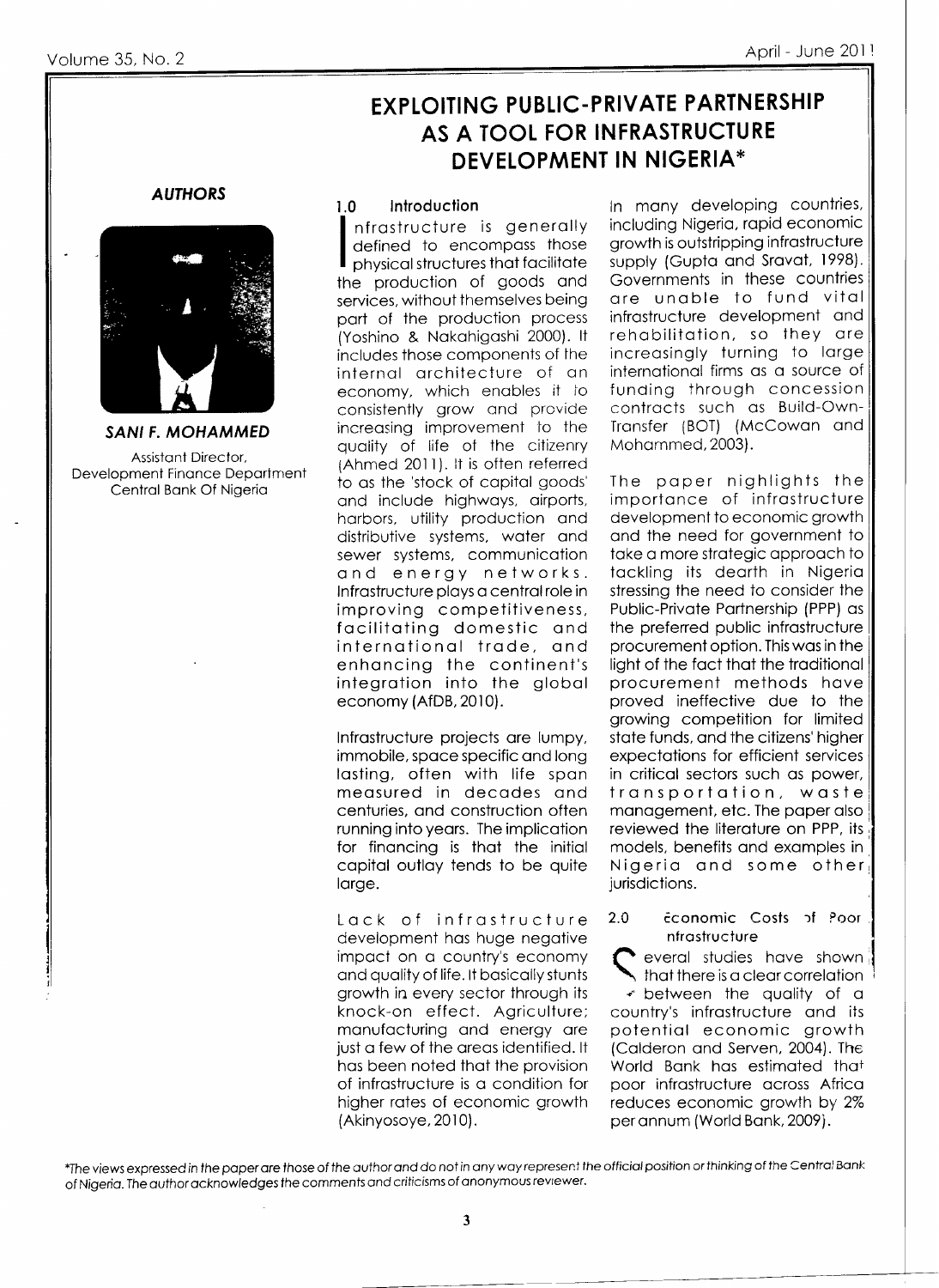Some of the economic costs of poor infrostructure in Nigerio ore summorized below:

- The indirect costs of doing business in Nigerio hove been estimoted of 16% of soles compored to 2% for South Africo ond 5% in Chino (Business Monitor lnternotionol, 2010);
- $\bullet$ Nigerio scores zero out of l0 in the Business Monitor lnternotionol ossessment of the business environment becouse of the severe lock of investment in infrostructure by government. (Business Monitor lnternotionol, 2010);
- Low GDP per capita as the country wos ronked os the 127th in the world, compared to Ghono I l4th ond Moloysio 2lst (World Economic Forum, 2011); a
- Relocotion of monufocturing gionts such os Codbury ond Michelin to other countries; t
- Huge copitol requirements ranging between USD 25 and USD 30 billion employed to expond energy generotion copocity to 30 000 MW olone (Anyowu, 2009); etc. I

The Asion Development Bonk noted thot o country's infrostructure development should amount to a minimum of 6% of GDP to ottoin o reosonoble level of sustoinoble development. Nigerio's infrostructure spending contributed a meager 1.9% / onnum to GDP over the lost decode (Akinyosoye. 2010). Using simple regression analysis, for Nigerio to bridge the gop ond reoch overoge levels of onnuoi growths recorded omongst Asion countries, infrostructure spending (os o percentoge of GDP) must increose to 18% to bridge the gop (with Asio) in l5 yeors ond24%in 10 years (Akinyosoye, 2010).

From the foregoing, Nigerio hos on <sup>u</sup>p-hill bottle towords the development ond need to embork upon some mojor strotegic reform progroms which puts infrostructure development top on its list of sectors thot need urgent ottention.

# 3.0 The Case for Exploiting the Public - Privole Portnership (PPP) in Nigeria

 $\overline{\phantom{a}}$ he term PPP does not have a legal meaning and can be used to describe a wide variety of arrangements involving the public ond privote sector working together in some woy (Farquharson, 2011).

The lnternotionol Monetory Fund (lMF) defined it os "orrongements where the private sector supplies infrastructure assets and services thot troditionolly hove been provided by the government" The PPP Unit of Mauritius provided a comprehensive definition of PPP. os "o controctuol ogreement between o public entity ond private entity, whereby the private entity performs port of <sup>o</sup> government orgonisotion's service delivery functions, ond ossumes the ossocioted risks for <sup>o</sup> significant period of time. In return, the privote entity receives <sup>o</sup> benefit/ financial remuneration occording to predefined performonce criterio, which moy be derived entirely from government budgets, service toriffs or user chorges, or from o combinotion of the two" (International Law Institute, 2006).

PPPs con therefore be described os controctuol orrongements of voried noture where two porties shore rights ond responsibilities during the durotion of the controct. Different forms of PPP involve different combinotions of public ond privote sector finonce ond exposure to project risk (Farquharson, 2011). PPP was said to hove been initioted in Austrolio in the lote l9B0s ond found its woy to the UK in the 1 990s (Uff, 2005).

The chonging living styles occosioned by ropid urbonizotion ond the quest for technicol development combined to moke the demond for better ond improved infrostructure more pressing every possing doy. Cleorly, the troditionol budgetory allocation for infrastructure development has proved wholly inodequote in meeting the infrostructure needs of the country. ln oddition, the public sector ond other porostotols/ogencies chorged with the responsibilities of producing ond distributing infrastructural facilities have

|  |  |  | <b>Table 1: Comparative Stock of Infrastructure</b> |
|--|--|--|-----------------------------------------------------|
|--|--|--|-----------------------------------------------------|

|                                                                          |            |           | Stock of Infrastructure |             |        |           |           |
|--------------------------------------------------------------------------|------------|-----------|-------------------------|-------------|--------|-----------|-----------|
| <b>Nation</b>                                                            | Population | Area      | Telecom                 | Electricity | Rail   | Roads     |           |
|                                                                          |            |           | (millions)              | (MW)        | (km)   | (km)      | *Airports |
| <b>Netherlands</b>                                                       | 16.72      | 41,543    | 27.23                   | 9,170       | 2,811  | 135,470   | 22        |
| <b>Brazil</b>                                                            | 179.10     | 8,514,877 | 191.78                  | 86,020      | 28,857 | 1,751,868 | 718       |
| Turkey                                                                   | 96.81      | 783,562   | 83.32                   | 18,900      | 8,697  | 426,951   | 90        |
| India                                                                    | 1,166.08   | 3287,263  | 464.84                  | 76,170      | 63,327 | 3,316,425 | 251       |
| Nigeria                                                                  | 140.00     | 923,768   | 65.27                   | 3,000       | 4,500  | 193,200   | 22        |
| Source: CI. 1 World Facts Book 2008<br>* Paved civil commercial surports |            |           |                         |             |        |           |           |

<sup>2</sup>aved civil/ commercial airports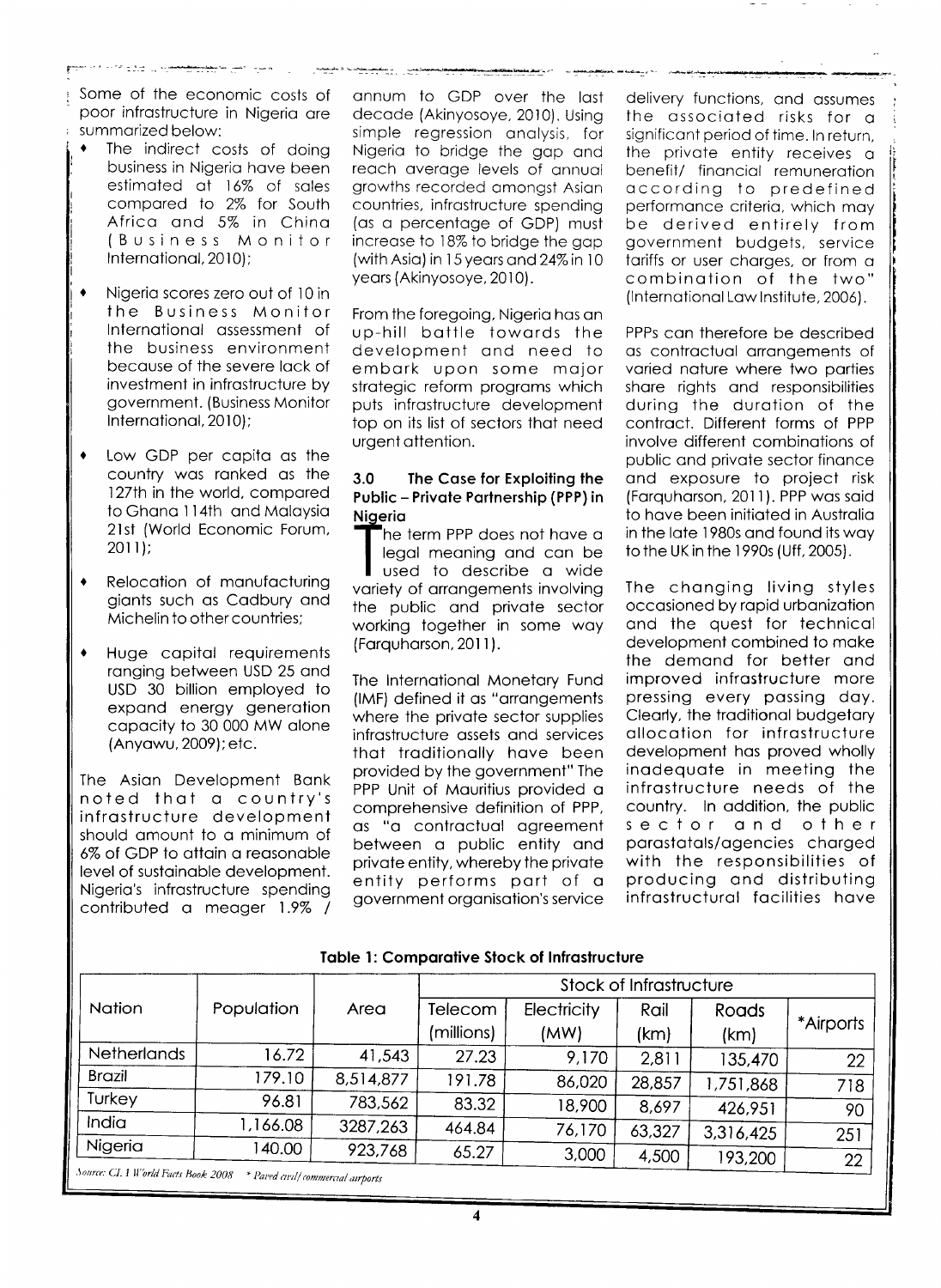proved to be inefficient, lack of cost effectiveness and continued reliance on grants for sustenance (Akinyosoye, 2010).

The typical options for infrastructure finance are:

- Direct budgetary allocations,
- borrowing from financial institutions and development banks,
- accessing the capital markets,  $\bullet$ or

soliciting private sector participation through contracts, leases and concessions.

#### **PPP Models**  $3.1$

he PPP models vary from shortterm simple management contracts (with or without investment requirements) to longterm and very complex concessions. These models vary mainly by:

- Ownership of capital assets
- Responsibility for investment  $\overline{a}$
- Assumption of risks, and

Duration of contract.

Based on the above, the PPP models can be classified into three broad categories. They are:

- Service and Management contracts:
- Leases; and  $\overline{\phantom{m}}$
- Concessions.  $\overline{\phantom{0}}$

Table 2 below (adapted from the Economic and Scientific Policy Directorate of the European Union Parliament) summarises the different models of PPP (Renda and Schrefler, 2006)

## Table 2

| Scheme                              | Modality                                               |  |  |  |
|-------------------------------------|--------------------------------------------------------|--|--|--|
| Service contracts                   | The private party procures, oper ates and maintains    |  |  |  |
|                                     | an asset for a short period of time. The public sector |  |  |  |
|                                     | bears financial and management risks.                  |  |  |  |
| Operation and                       | The private sector operates and manages a public       |  |  |  |
| management contracts                | owned asset. Revenues for the private party are        |  |  |  |
|                                     | linked to performance targets. The public sector       |  |  |  |
|                                     | bears financial and investment risks                   |  |  |  |
| Leasing-type contracts              | The private sector buys or leases an existing asset    |  |  |  |
| Buy-build-operate                   | from the government, renovates, modernizes,            |  |  |  |
| $(BBO)$ ;                           | and/or expands it, and then operates the asset,        |  |  |  |
| Lease-develop-operate<br>۰          | again with no obligation to transfer ownership back    |  |  |  |
| (LDO)                               | to the government                                      |  |  |  |
| Wrap-around addition                |                                                        |  |  |  |
| (WAA).                              |                                                        |  |  |  |
| <b>Build-operate-transfer (BOT)</b> | The private sector designs and builds an asset,        |  |  |  |
| Build-own-operate-                  | operates it, and then transfers it to the government   |  |  |  |
| transfer (BOOT);                    | when the operating contract                            |  |  |  |
| <b>Build-rent-own-transfer</b>      | ends, or at some other pre-specified time. The         |  |  |  |
| (BROT);                             | private partner may subsequently rent or lease the     |  |  |  |
| <b>Build-lease-operate-</b>         | asset from the government                              |  |  |  |
| transfer (BLOT);                    |                                                        |  |  |  |
| <b>Build-transfer-operate</b>       |                                                        |  |  |  |
| $(BTO)$ .                           |                                                        |  |  |  |
| Design-Build-Finance-               | The private sector designs, builds, owns, develops,    |  |  |  |
| Operate (DBFO)                      | operates and manages an asset with no obligation       |  |  |  |
| <b>Build-own-operate</b>            | to transfer ownership to the government. These are     |  |  |  |
| $($ BOO $)$ ;                       | variants of design-build-finance operate (DBFO)        |  |  |  |
| <b>Build-develop-operate</b>        | schemes.                                               |  |  |  |
| (BDO);                              |                                                        |  |  |  |
| Design-construct-                   |                                                        |  |  |  |
| manage-finance                      |                                                        |  |  |  |
| (DCMF).                             |                                                        |  |  |  |

Source: Elaboration on IMF (2004) and European Commission (2003)

 $\overline{\mathbf{5}}$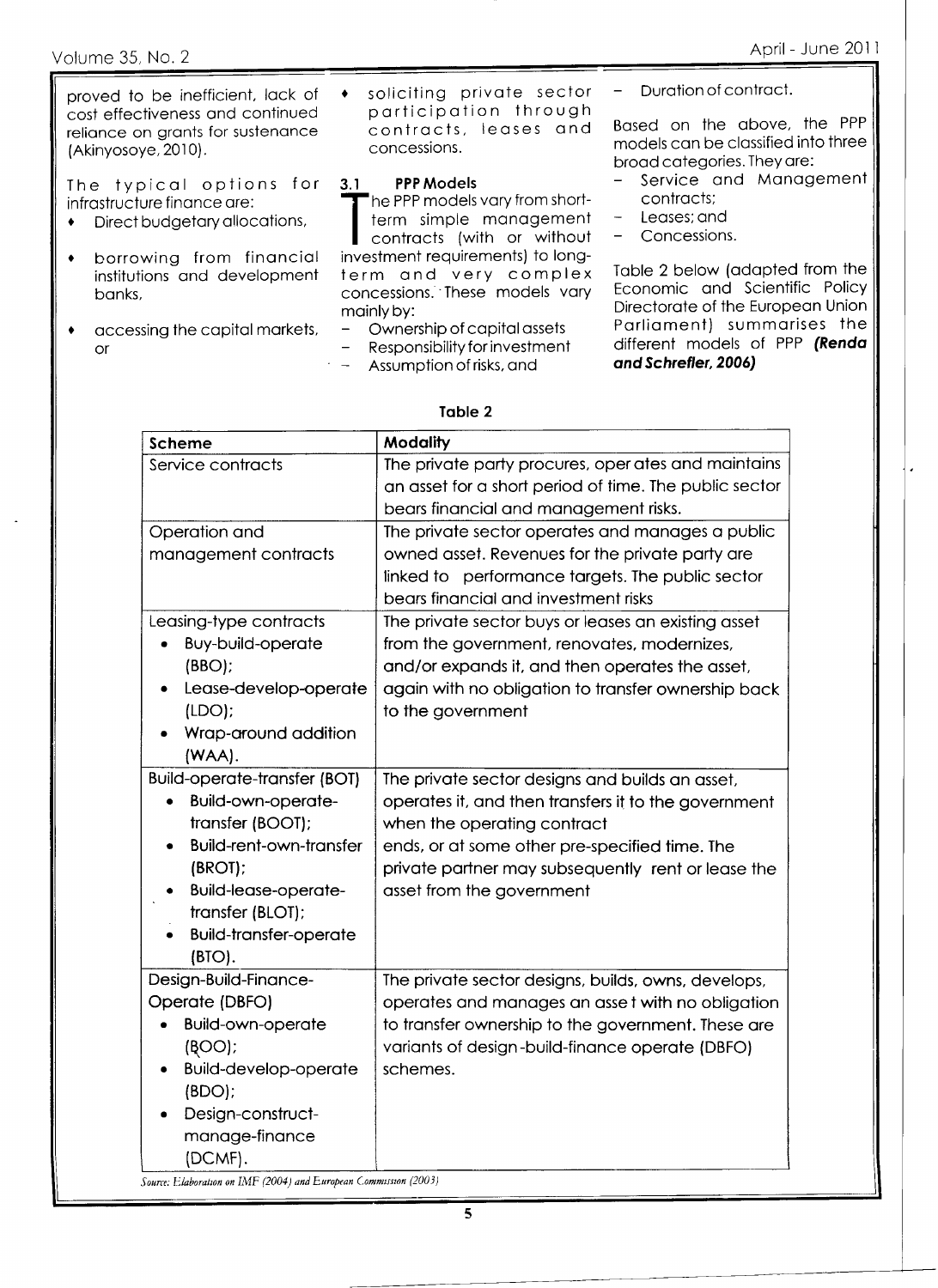#### $3.2$ **Benefits of PPPs**

- Public-Private Partnerships (PPP) arrangements are mainly driven by limitations in public funds for investments and the desire to increase efficiency of spending and the quality of public services.
- PPP could be a tool for reforming procurement and public service delivery (Farquharson, 2011).
- $\bullet$ PPPs have been explored to provide infrastructure such as roads, ports, airports water and sewer systems, telecommunications, gas and electricity, schools, hospitals, prisons and even military bases (International Law Institute, 2011).
- PPPs in social sectors such as the education has the potential to improve the learning environment and upgrade the country's tertiary institutions to world class status while such arrangements for the health sector could improve patient care and increased  $Ccess/$ attendance at public healthcare facilities.
- PPPs maximizes use of private sector finance and skills: and
- helps alleviate the chronic underinvestment in capital intensive projects and allows off balance sheet borrowing

### The Legal Framework for  $3.3$ PPP in Nigeria

he Infrastructure Concession Regulatory Commission (Establishment, etc) Act of 2005 provides for the participation of private sector in financing the construction, development, operation, or maintenance of infrastructure or development projects of the Federal Government through concession or contractual arrangements; and the establishment of the infrastructure Concession

Regulatory Commission to regulate, monitor and supervise the contracts on infrastructure or development projects.

The National Policy on Public Private Partnership is the working document of the ICRC that specifies the policy objectives, principles, institutional framework, and the roles of stakeholders in the PPP in the country. The document describes the processes by which the private sector will be invited to bid for the creation of new infrastructure, and the institutional framework within which new projects will be developed and procured. The Policy also sets out an approval process for PPP projects which is designed to ensure that only financially viable projects are brought to the market. A PPP Resource Centre within Infrastructure Goncession **Reaulatory Commission (ICRC)** has been set up to provide support to Ministries, Departments, and Agencies (MDAs) of the Federal Government in the preparation and procurement of these projects (Ahmed, 2010).

### The role of the Public  $3.4$ Sector

overnments have traditionally been the dominant providers of infrastructure in most economies of the world. However, stateowned enterprises, often charged with the responsibility of supplying such services were found to be inefficient, overstaffed and required subsidies to maintain operations. The World Bank reported that mispricing and technical inefficiency in state utilities resulted in annual loss of \$180 billion (Kessides, 2004).

Under the PPP arrangements, the government retains control through the provision of basic policies and laws to facilitate the granting and monitoring of the concession or other agreements. Other responsibilities of the government are consumer protection and the provision of

some form of financial support to projects that are socially desirable but economically/commercially unviable.

### $3.5$ The role of the Private Sector

he four principal roles for the private sector in PPP schemes as specified in the Guidelines for Successful PPP, published by the European Commission in 2003 (page 4) are:

- to provide additional capital;
- to provide alternative  $\bullet$ management and implementation skills:
- to provide value added to the consumer and the public at large;
- provide better  $1^{\circ}$ identification of needs and optimal use of resources.

 $3.6$ The advantages of using PPP arrangements are summed up as follows:

s stated in the EU Guidelines for Successful PPP (pages 14-16), the advantages of using PPP are summarized as follows:

Acceleration of infrastructure provision - PPPs often allow the government to implement development projects without necessarily using its resources. This enables projects to proceed when the availability of public capital may be constrained (either by public spending caps or annual budgeting cycles), thus bringing forward much needed investment.

Faster implementation - the  $\bullet$ efficiency of the private sector, coupled with its less bureaucratic setup usually lead to faster implementation of projects

 $\bullet$ Reduced whole life costs - PPP projects which require operational and maintenance service provision provide the private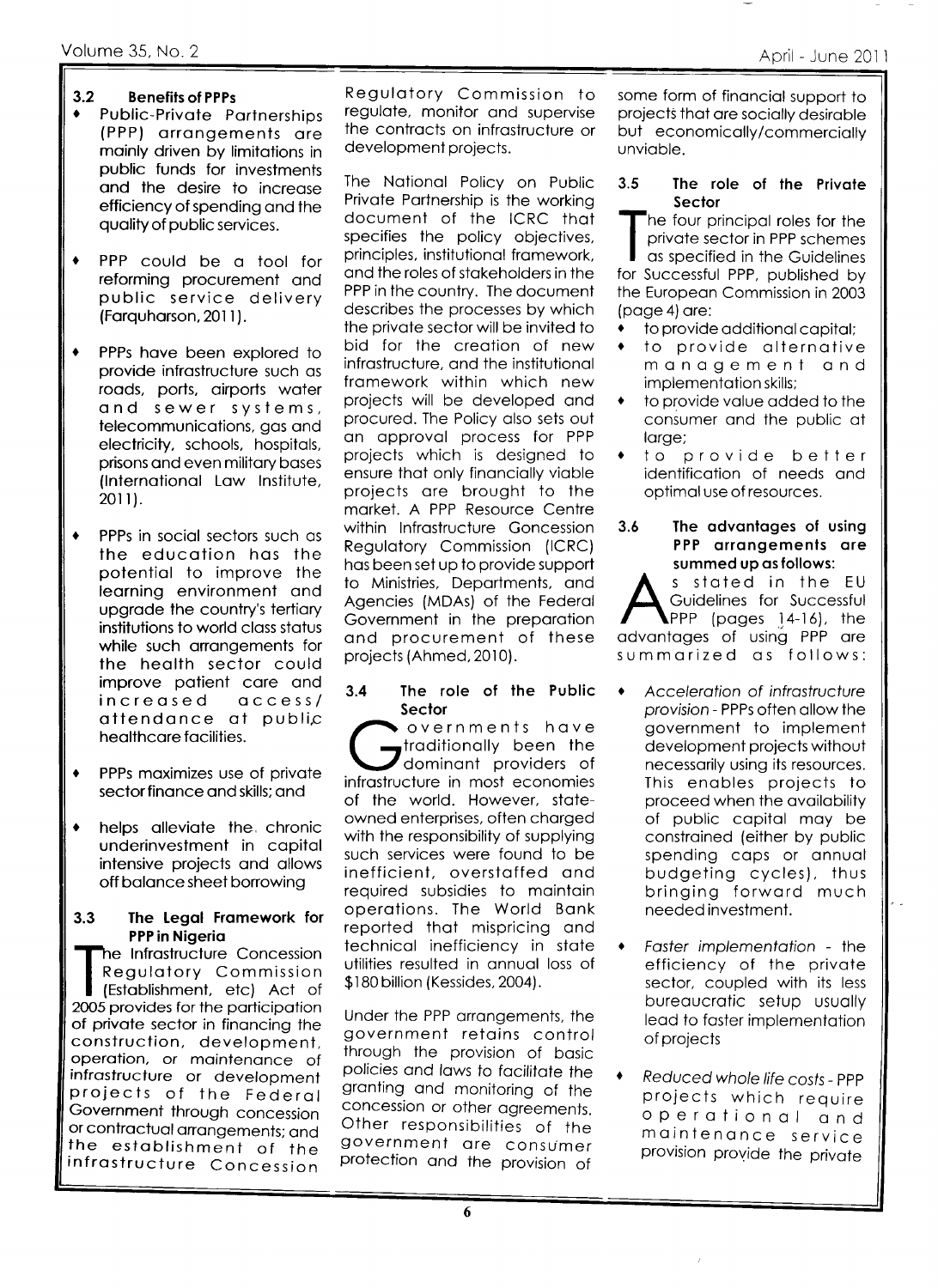sector with strong incentives to minimise costs over the whole life of a project, a feature inherently difficult to achieve within the traditional public sector budgeting.

- Better risk allocation a core  $\bullet$ principle of any PPP is the allocation of risk to the party best able to manage it at least cost. The aim is to optimise rather than maximise risk transter, to ensure that best value is achieved.
- Better incentives to perform - $\bullet$ the allocation of project risk should incentivise a private sector contractor to improve its management and performance on any given project. Under most PPP projects, full payment to the private sector contractor will only occur if the required service standards are being met on an ongoing basis.
- Improved quality of service international experience suggests that the quality of service achieved under a PPP is often better than that achieved by traditional procurement methods. This may reflect the better integration of services with supporting assets, improved economies of scale, the introduction of innovation in service delivery, or the performance incentives and penalties typically included within a PPP contract.
- Generation of additional revenues - the private sector may be able to generate additional revenues from third parties, thereby reducing the cost of any public sector subvention required. Additional revenue may be generated through the use of spare capacity or the disposal of surplus assets.
- Enhanced public management - by transferring

responsibility for providing public services, government officials will act as reaulators and will focus upon service planning and performance monitoring instead of the management of the day to day delivery of public services. In addition, by exposing public services to competition, PPPs enable the cost of public services to be benchmarked against market standards to ensure that the very best value for money is being achieved.

### **Examples of International** 4.0 **PPP Projects**

isted below are some PPP projects that were being operated in different sectors and in different countries of the world.

- The Drax Power Station (AES  $\bullet$  $Draw$  - 3,960 MW coal fired power plant in Yorkshire, England that provides 7% of UK's electricity supply.
- Petrozuarta Project, Venezuela: 120,000 barrels/day Petroleum Refinery.
- The Chad Cameroun Petroleum Development and Pipeline Project (Chad) - a 1,070 pipeline to transport crude from Southern Chad to Cameroun.
- Euro Disney (Disneyland Paris)  $\bullet$ Project, France - a holiday and recreation resort;
- The A4 Motorway, Poland-670 km road which runs from west to east Poland.
- Dabhol Power Plant, India - $\blacklozenge$ 2,185 MW power plant built by Enron and General Electric.

### Private Finance Initiative in  $4.1$ the United Kingdom (UK)

he Private Finance Initiative (PFI) was initiated and popularised in the United Kingdom (UK) in the early 1990s. It represents a form of PPP that has become a key element of the UK aovernment's strategy for improving and modernising public services. PFI schemes differ in iheir details, but typically involve investment by a private consortium - the 'PFI provider'- in new, rebuilt or refurbished infrastructure such as highway or port.

In the PFI model, the public sector purchases the services from the private sector through a long-term agreement. PFI projects therefore, bear direct financial obligations to government. In addition, explicit and implicit contingent liabilities may also arise due to loan guarantees provided to lenders for possible default of a public or private entity on non-guaranteed loans. Apart from building economic infrastructure, the PFI model has been used also for developing social infrastructure such as school and hospital buildinas, which do not generate direct "revenues". In essence, the PFI provides a way of funding major capital investments, without immediate recourse to the public purse.

The U.K.'s Private Finance Initiative (PFI) program has played an important role in the procurement and delivery of public services since the early 90's. By 2007, more than 870 projects worth £65.5bn had been procured as PFIs (The UK Treasury Infrastructure Unit, 2010).

## $4.2$ **Example of Successful PPP** in Nigeria: Murtala Muhammed Airport Terminal 2 (MMA2)

he Federal Government of Nigeria awarded 36 year concession to develop, finance, manage and operate the local wing of Murtala Muhammed Airport (MMA2) and ancillary assets under the Built-Operate and Transfer (BOT) arrangement in 2003. It was the first major BOT project in Nigeria (Babalakin, 2008). The project comprised the Airport Terminal building, a multi -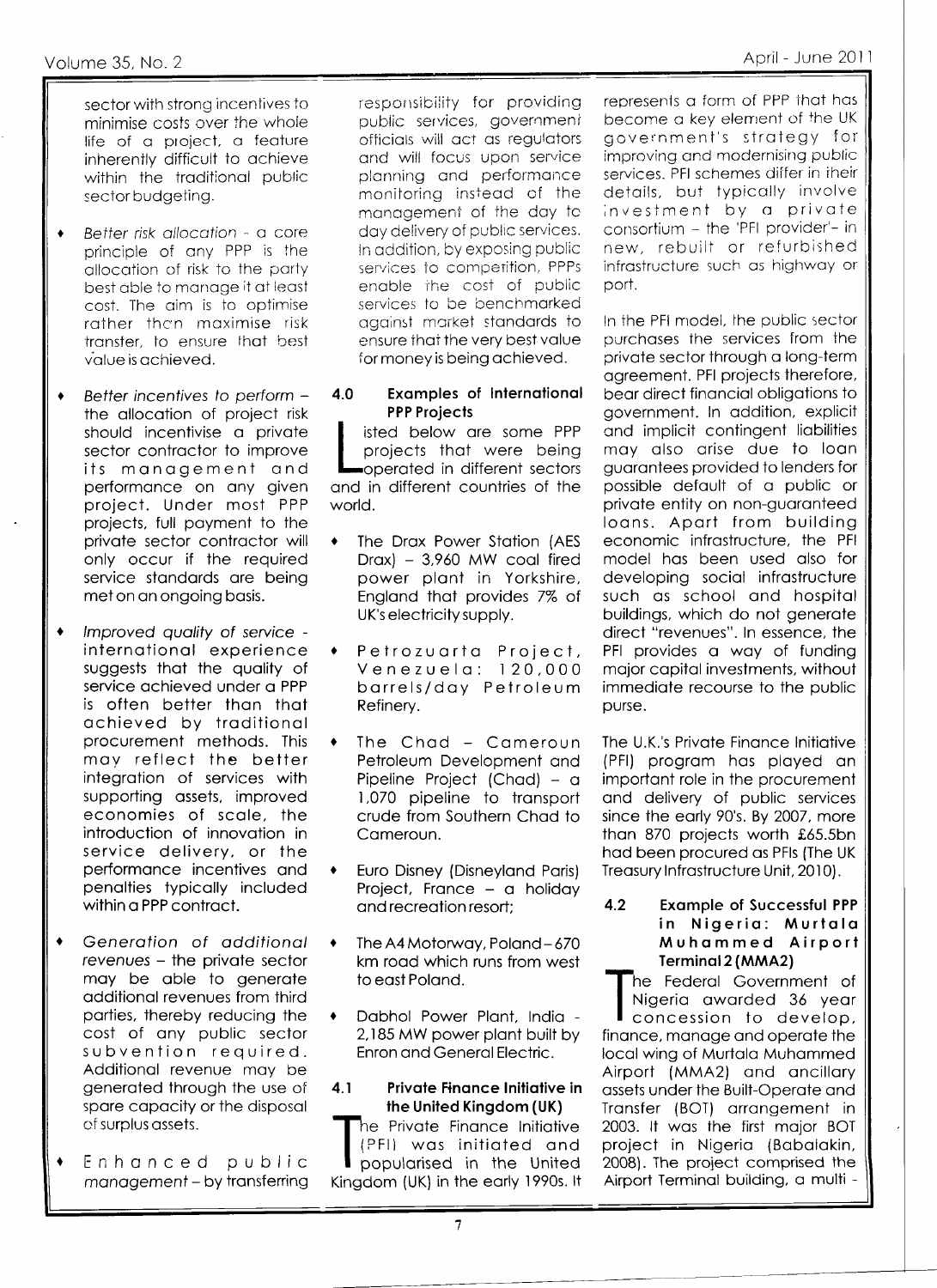storey cor pork ond on opron. lt is presently the best Airport terminol with the copocity to hold up to 4.000 possengers in the country.

4.3 The Lagos State Example: agos State projected that it requires about \$50bn for l-i nfrostructure renewol/development to support our desired growth over a ten year period (Fashola, 2010).

The Logos Stote Government enacted the Lagos State Roads,<br>Bridges and Highway lnfrostructure (Privote Sector Porticipotion) Development Boord Low to provide o legol fromework for privote sector finoncing of certoin infrostructure. It wos the first time in Nigerio thot ony sub-notionol government hos enacted a law specifically to regulote privote sector finoncing for infrostructure development ond mointenonce (Okoro ond Atekebo,2006).

Through PPP, Logos Stote hos recorded mojor strides storting with the AES 270 MW lndependent Power Plont (lPP) to the first Bus Ropid Tronsit (BRT) system ond the first mojor concessioned rood - the Lekki/Epe Highwoy (Fosholo, 2010).

# 5.0 Conclusion

nfrastructure projects procured via concession contracts are Increasingly becoming the preferred option in developing countries (McCowon ond Mohammed, 2003). It has also been observed thot if procured properly, the BOT option presents

o win-win-win solution for governments, privote sector firms, and the community at large. From the government's perspective, privote sector porticipotion offers off bolonce-sheet funding whilst bringing on odded odvontoge of cost ond resource efficiency to the project. From the private sector's perspective, BOT projects present greot opportunities to expond morket shore ond eorn higher returns. Finolly, through user poy system, only the users of the infrostructure focility poys for the services rendered, thus freeing toxpoyers' money for other competing demonds (McCowon and Mohammed, 2003).

It must be ocknowledged thot the Federol Government of Nigerio ond few stote governments such os Logos ond Rivers Stotes hove storted exploring opportunities for tapping into private financing that resulted in operotionol concessions in some criticol sectors that include transportation ond power. This strotegic shift hos come obout on the reolizotion thot scoling up finoncing from traditional sources alone would not be odequote to close the mossive infrostructure gop in the country.

The scope of potential benefit of a PPP project will depend on the type of project being undertoken ond the exoct terms of the controct governing the PPP. lt is importont to note thot public bodies hove o criticol role to ploy in the monogement ond regulotion of PPP during their design, construction ond

operotion. PPPs olso require effective contract monitoring procedures to ensure thot controctuol obligotions continue to be met in terms of both quality and timing.

Although PPPs con present <sup>o</sup> number of odvontoges, it hos to be approached with caution as occording to the Europeon Commission report:

"it must be remembered thot these schemes ore olso complex to design, implement ond manage. They are by no means the only or the preferred option ond should only be considered if it con be demonstroted thot they will ochieve odditionol volue compored with other opprooches. if there is on effective implementotion structure ond if the objectives of oll porties con be met within the portnership."

lndeed, PPP ollows for the finonce ond operotionol burden to be transferred from the public to the privote sector. ln return government is oble to focus on strotegic oreos like policy moking, plonning ond demond risk. This is importont os governments hove better leveroge on demond through ottroctive policies (Akinyosoye, 2010). The key learning point is that for PPP to<br>flourish as a preferred procurement ond development option in Nigerio, they need to be bosed on firm policy foundotions, o long-term politicol commitment, ond sound ond predictoble legol ond regulotory environment.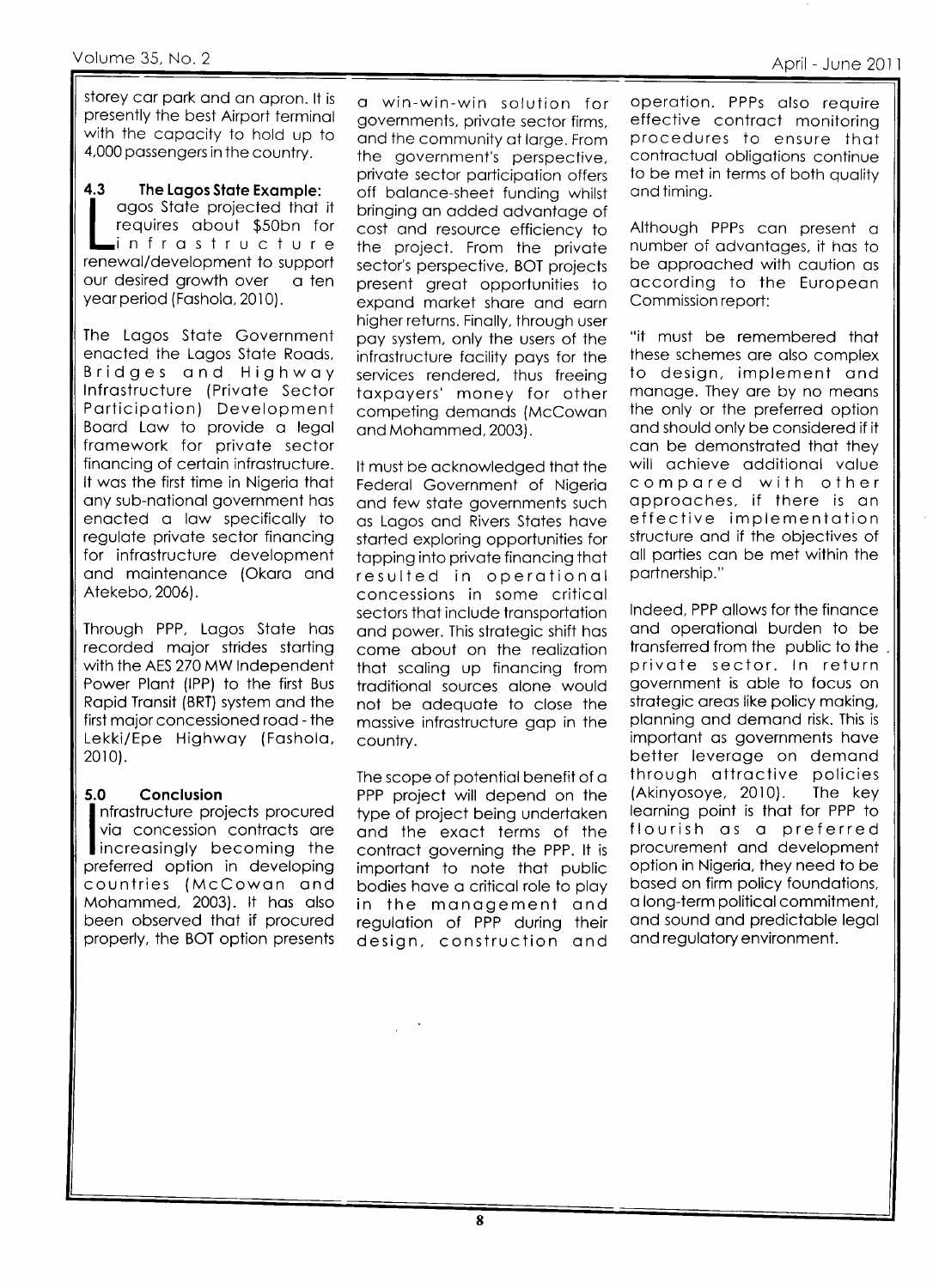.<br>The film was able to the wall of the second the second second second second second second second second second

# **CONSTRUCTION**

الجادية الحادثة فتتلقح الجرار ويعطيها

Africa Development Bank (2010) "Infrastructure Deficit and Opportunities in Africa" Economic Brief Vo.1, Issue ...September, 2010.

Ahmed, M. (2011) "Addressing Infrastructure Deficit in Northern Nigeria" Paper presented at the Northern Economic Summit Kaduna, March provide year

- Ahmed, M. (2010) "An Overview of Infrastructure Finance in Nigeria: Current Situation, Challenges, and Way Forward" A presentation at the Central Bank of Nigeria Infrastructure Conference held at Sheraton Hotel and Tower, Abuja on December, 2010.
- Akintola, A. (2003) "Public-Private Partnerships: Managing Risks and Opportunities" Oxford [etc.], edited by Beck, M. Blackwell Science.
- Akinyosoye, M. (2010) "Infrastructure Development in Nigeria Road Map to Sustainable Development" URL:

http://greenhillts.com/yahoo\_site\_admin/assets/docs/Nigeria\_Infrastructure\_Development\_in\_Nigeri < 317154506.pdf Accessed 04/10/2011

- age to sell could be a complete the subsequence of the first product in a series of the theory in the sector a<br>In Ingles and Capital Subsequence of the series of the first product is a constant in the first fill and const HOW MINDSCRIMES CASHERS NOW YOUR
- Bubekthin B. 2008). Developing & improving Air Traific in b Africa: The Role of Private Sector investment in Aviation Intrastructure, being a paper delivered at 2008 US-Africa Infrastructure Conference, Grand Hyatt, Washington, DC.
- Business Monitor International (2010) "Global Competitiveness Report 2010-11, Nigeria Infrastructure Report Q3 2011" World Bank's Assessment of the investment Climate in Nigeria 2009.
- Calderon, C and Serven, L. (2004) "The Effects of infrastructure Development on Growth and Income Distribution" WPS 3400, World Bank.
- Delmon, J. (2009) "Private Sector Investment in Infrastructure" In Project Finance, PPP and Risk (2"° Ed). Kluwer Law International, 2400 AH Alpena an den Riin. The Netherlands.
- Lissauer, R. and Robinson, P. A. (2000) "Learning Process, public private partnerships in education" Institute for Public Policy Research, London, 2000.
- Farquharson, E. and Encinas, J. (2010) "Supporting PPP Financing during the Global Liquidity Crisis" The U.K. Treasury Infrastructure Finance Unit, WBI's Program for PPP.
- Farguharson, E. et al must state all authors (2011): How to Engage with the Private Sector in Public-Private Partnership in Emerging Markets, The International Bartk for Reconstruction/World Bank, Washington DC 20400.
- European Commission (2005) "Guide" hes for Successful Public-Plivate Pathers, lps. Directorate-General Regional Policy, Brussels,
- Fashold, R.B. (2010) "Challendes and in specification in section of the characteristic sub-forthonal Level The Lados State Experience. In presentation of the Cubical Sank or Maeria. Infrastructure Conference herald at Cheraton Hotel and Tower, Abulut-Dept. mb-6.  $2^{100}$
- Foster, V. and Briceno-Garmendia C (2010) "Phisan Innastructure a time for transformation" fhe World Bank, Washington, D.C. 2010.
- Guota, J. P. and Sravat, A. K. (1998) "Development and project financing of private power projects in developing countries: a case study of India." International Journal of Project Management, 16(2): 99-105.